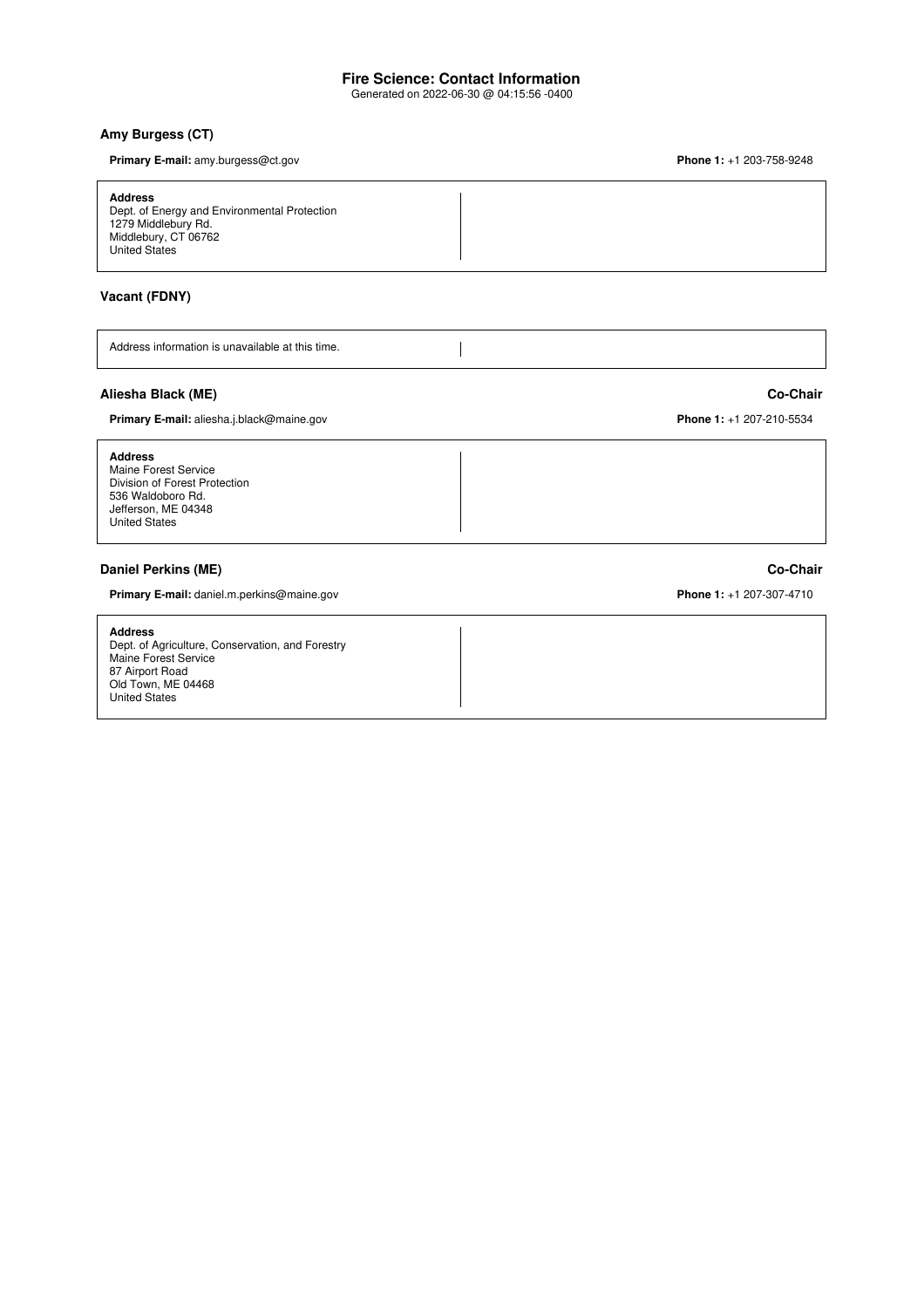#### **Karyn Lothrop (MA) Vice Chair**

**Primary E-mail:** [karyn.cote@mass.gov](mailto:karyn.cote@mass.gov) **Mobile 1:** +1 603-491-7159

| <b>Address</b><br>Dept. of Conservation and Recreation<br>District 1<br><b>Manuel Covrellus SF</b><br>Edgartown, MA 02539<br><b>United States</b> |  |
|---------------------------------------------------------------------------------------------------------------------------------------------------|--|
|---------------------------------------------------------------------------------------------------------------------------------------------------|--|

## **Tom Muise (MA)**

**Primary E-mail:** [tom.muise@mass.gov](mailto:tom.muise@mass.gov) **Mobile 1:** +1 508-962-1402

**Address** Dept. of Conservation and Recreation Bureau of Forest Fire Control District 14 Fire Warden 71 Cedar St. Hopkinton, MA 01748 United States

## **Peter Murray (NB)**

# **Primary E-mail:** [peter.murray@gnb.ca](mailto:peter.murray@gnb.ca) **Phone 1:** +1 506-778-6848

| <b>Address</b><br>Provincial Air Tanker Base<br>199-3 Pollard Blvd.<br>Miramichi Airport<br>Miramichi, NB E1N 6K5<br>Canada | Mobile $1: +1, 506 - 624 - 3036$ |
|-----------------------------------------------------------------------------------------------------------------------------|----------------------------------|
|-----------------------------------------------------------------------------------------------------------------------------|----------------------------------|

#### **Matthew Apgar (NH)**

**Primary E-mail:** [matthew.apgar@dncr.nh.gov](mailto:matthew.apgar@dncr.nh.gov) **Phone 1:** +1 603-227-8733

**Address** Dept. of Natural and Cultural Resources Division of Forests and Lands Forest Protection Bureau 172 Pembroke Road Concord, NH 03301 United States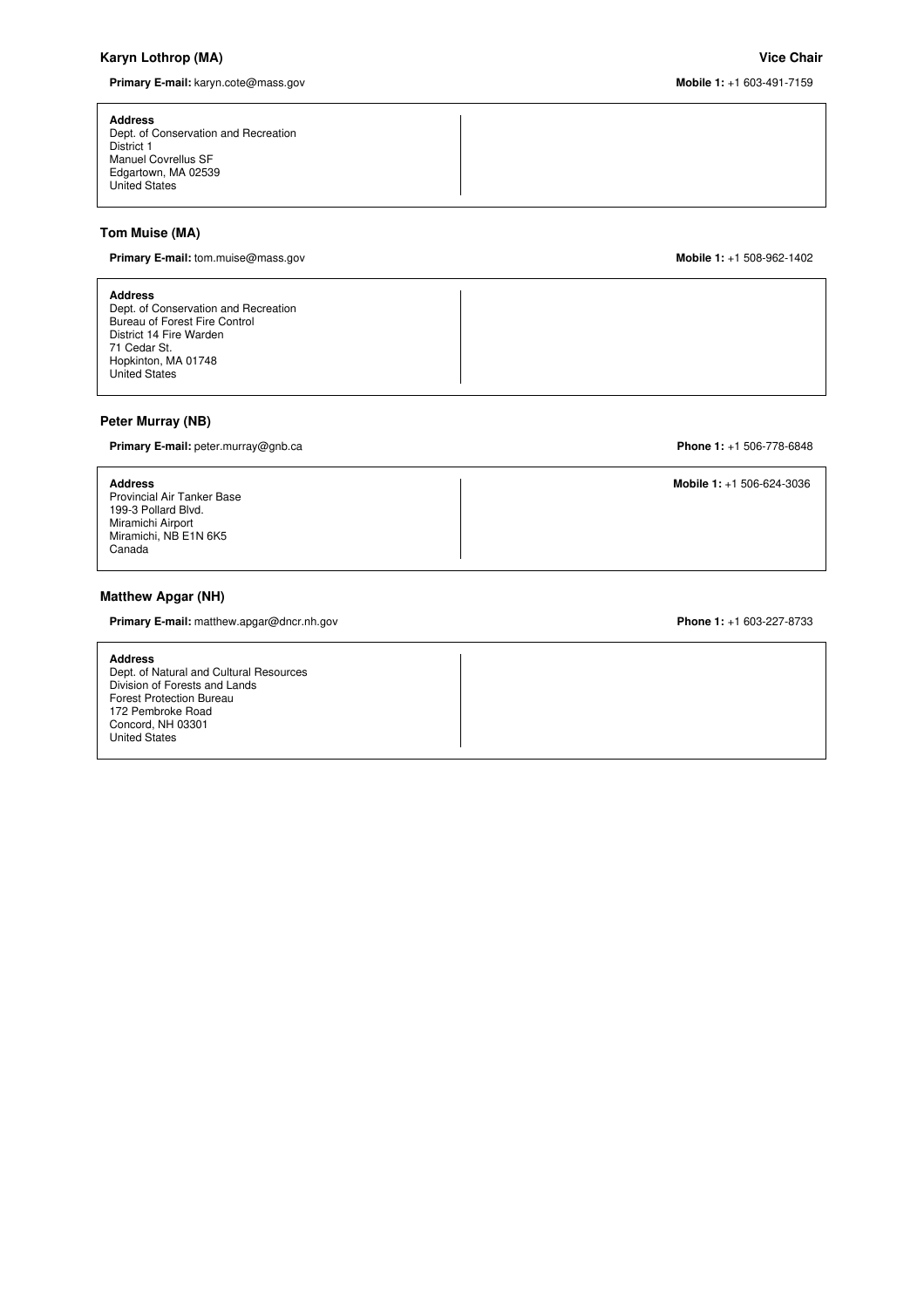#### **Adrian Reyes (NH)**

**Primary E-mail:** [adrian.reyes@dncr.nh.gov](mailto:adrian.reyes@dncr.nh.gov)

| <b>Address</b><br>Dept. of Natural and Cultural Resources<br>Division of Forests and Lands<br><b>Forest Protection Bureau</b><br>172 Pembroke Road<br>Concord, NH 03301<br><b>United States</b> |  |  |
|-------------------------------------------------------------------------------------------------------------------------------------------------------------------------------------------------|--|--|
|-------------------------------------------------------------------------------------------------------------------------------------------------------------------------------------------------|--|--|

## **Bryan Gallagher (NY)**

**Primary E-mail:** [bryan.gallagher@dec.ny.gov](mailto:bryan.gallagher@dec.ny.gov) **Phone 1:** +1 347-582-1070

**Address** Dept. of Environmental Conservation P.O. Box 245 Shelter Island, NY 11964 United States

## **Gerard Carroll (NL)**

**Primary E-mail:** [gerardcarroll@gov.nl.ca](mailto:gerardcarroll@gov.nl.ca) **Phone 1:** +1 709-637-2691

**Address** Dept. of Fisheries, Forestry and Agriculture P.O. Box 2006 Massey Drive Office Corner Brook, NL A2H 6J8 Canada

**Mobile 1:** +1 709-632-9753 **Fax:** +1 709-639-1377

#### **Vacant (NS)**

Address information is unavailable at this time.

 $\begin{array}{c} \hline \end{array}$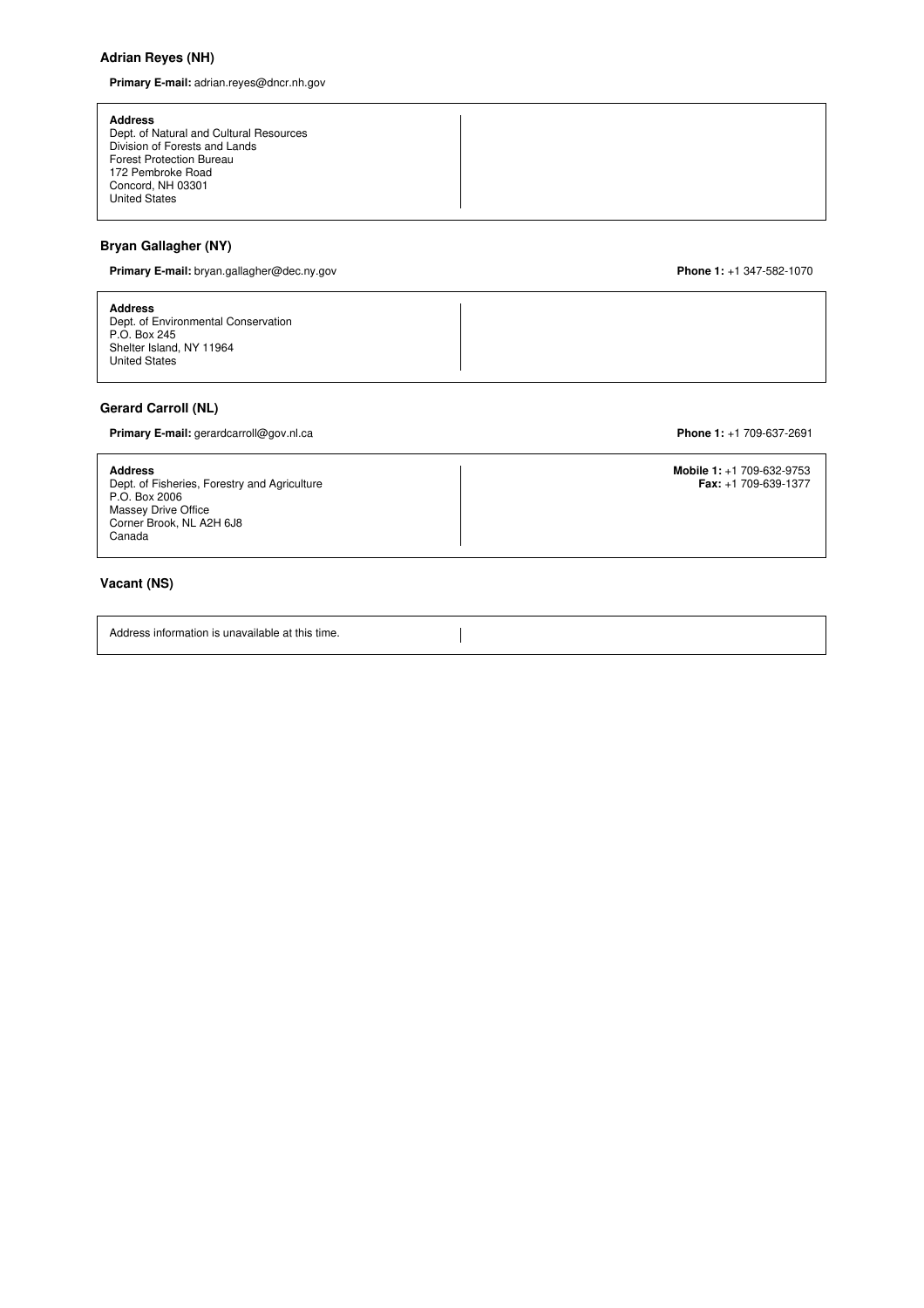# **Andrew Ing (PE)**

**Primary E-mail:** [aring@gov.pe.ca](mailto:aring@gov.pe.ca) **Phone 1:** +1 902-368-6471

| <b>Address</b><br>Dept. of Communities, Land, and Environment<br>Forests, Fish, and Wildlife Division<br>P.O. Box 2000<br>183 Upton Road<br>Charlottetown, PE C1A 7N8<br>Canada | Mobile $1: +1902-394-4481$<br><b>Fax:</b> $+1$ 902-368-5661 |
|---------------------------------------------------------------------------------------------------------------------------------------------------------------------------------|-------------------------------------------------------------|
|---------------------------------------------------------------------------------------------------------------------------------------------------------------------------------|-------------------------------------------------------------|

## **Olivier Lundqvist (QC)**

**Primary E-mail:** [olundqvist@sopfeu.qc.ca](mailto:olundqvist@sopfeu.qc.ca) **Phone 1:** +1 418-871-3341 ext 5460

# **Claudia Vaillancourt (QC)**

**Primary E-mail:** [cvaillancourt@sopfeu.qc.ca](mailto:cvaillancourt@sopfeu.qc.ca) **Phone 1:** +1 418-871-3341 ext 5466

| <b>Address</b><br>SOPFEU<br>Aéroport International Jean-Lesage | <b>Fax:</b> $+1$ 418-874-2629 |
|----------------------------------------------------------------|-------------------------------|
| 715, 7e rue de l'Aéroport<br>Québec, QC G2G 2S7<br>Canada      |                               |

# **Vacant (RI)**